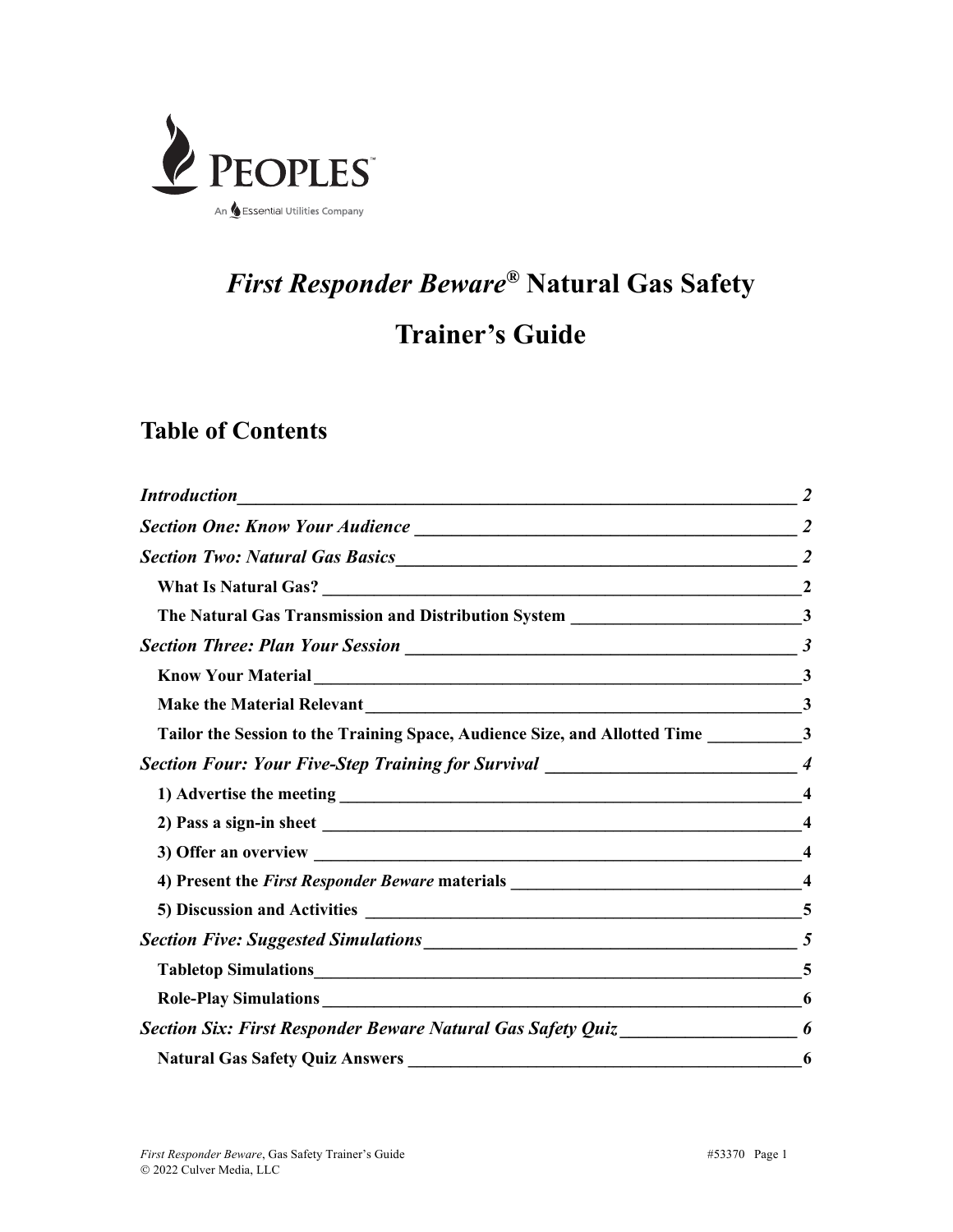# **Introduction**

The *First Responder Beware* training program from Peoples is designed to provide firefighters, police, EMTs, and paramedics with the information they need to recognize and work safely around natural gas infrastructure while responding to emergencies.

This trainer's guide will help you make the most of the *First Responder Beware* program. It contains six sections:

- **Know Your Audience.** An overview of first responders' learning preferences.
- **Natural Gas Basics.** Information on how natural gas works.
- **Plan Your Session.** Tips for preparing an effective training session.
- **Your Five-Step Training for Survival.** Step-by-step training guidance.
- **Suggested Simulations.** Activities to help reinforce safety procedures.
- **Before and After Quiz.** Reproducible natural gas safety quiz to help trainers and participants evaluate the program's impact. Answer sheets are provided**.**

# **Section One: Know Your Audience**

Understanding how first responders learn best will help you tailor your training session to this unique audience. Take into consideration the following learning preferences:

- **First responders tend to be action-oriented learners** who do best when given an opportunity to practice and repeat recommended behaviors, and they favor a hands-on approach.
- **First responders benefit from significant discussion time during training,** including opportunities to relate new information to prior experiences and events.
- **First responders are very focused on core priorities:** their own survival, safe and timely rescue of incident victims, and protection of property.
- **First responders respect authority and expertise.** Instructors should have a solid command of the topic and be well organized.
- **First responders are conscientious learners.** If the material is presented as being important to their work and lives, they will be a responsive, eager, and respectful audience.
- **First responders prefer practical (rather than theoretical) information.** Keep the focus on real-life situations.

# **Section Two: Natural Gas Basics**

This section will help trainers answer questions about natural gas from session participants. If you need additional information, please contact Peoples before your training session.

### *What Is Natural Gas?*

Natural gas, like petroleum, is a fossil fuel. It is found in pockets deep underground and is harvested by drilling. Here are some basic properties of natural gas:

- Natural gas can be ignited by a small spark or flame—even a lit cigarette.
- **Natural gas will only ignite when the volume of gas in air is between 5% and 15%.** At concentrations below about 5% or above 15% volume in air, natural gas will not burn. When the volume of gas in air is at least 5%, a gas meter that reads a percentage of lower explosive limit (LEL) will indicate a 100% reading.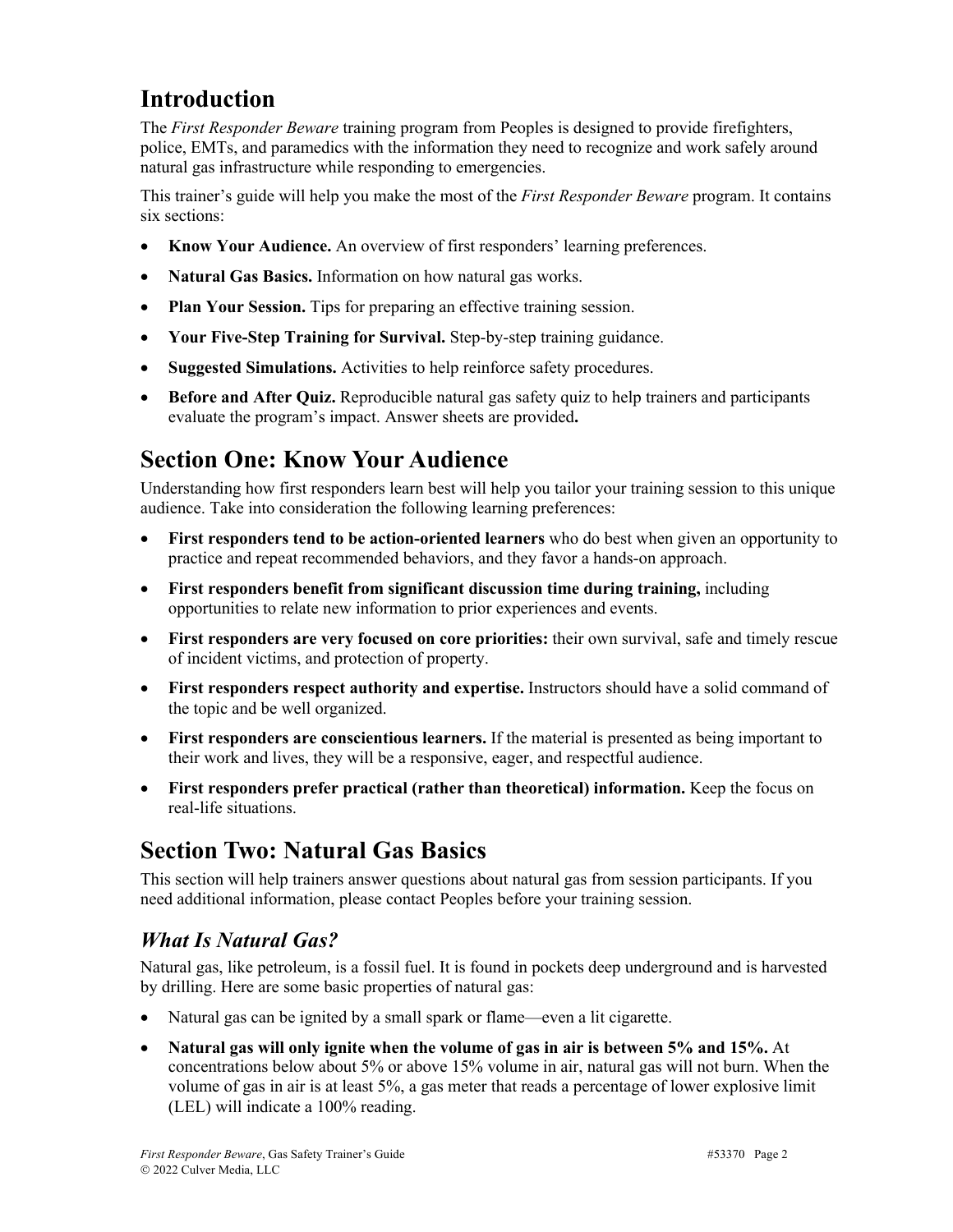- Natural gas is lighter than air. It will rise vertically and dissipate into the air if unconfined. When trapped underground or in enclosed spaces, natural gas will move laterally or migrate upward.
- Natural gas is naturally odorless. Natural gas distribution utilities use chemical odorants to give the gas the familiar sulfur-like smell. Gas that has been treated with these chemicals is odorized. However, in some situations this odor may not be apparent.
- Many natural gas transmission companies do not odorize natural gas transmission lines.
- Natural gas is nontoxic. However, natural gas in confined spaces can displace oxygen, creating an asphyxiation hazard.

#### *The Natural Gas Transmission and Distribution System*

To harness and transmit natural gas, we use millions of miles of pipes. There are three types of pipes used in the system: transmission pipelines, main lines (often referred to as distribution lines), and service lines.

Transmission pipelines move natural gas from refining plants across long distances. They are the largest pipelines. Note that natural gas in some transmission lines has not yet been treated with odorants and thus has no smell. Main lines carry natural gas from transmission pipelines into residential and commercial areas where it will be used. Service lines bring natural gas from main lines to individual structures.

Between gas lines and individual structures are gas meters. Meters regulate the flow of gas into structures. Different types of structures require different types of meters.

Pressure, created at various points along the lines, moves the gas through the pipes. The size of natural gas lines varies greatly from less than 1 inch to as much as 4 feet in diameter; the pressure can vary from ¼ pound per square inch to 1,000 pounds per square inch. The size of a gas line is NOT a reliable indicator of the internal pressure**.**

# **Section Three: Plan Your Session**

A well-organized, informed instructor will gain participants' respect and be far more effective. Below are some recommendations to help you prepare for the natural gas safety training session with confidence.

### *Know Your Material*

Always preview the materials before showing them to session participants. Gathering information in advance can be useful and make training materials more relevant. Review all the materials and rehearse your presentation well before the session.

#### *Make the Material Relevant*

Identify the key natural gas infrastructure that first responders in your training session may encounter when responding to emergencies, and focus the group's attention on these topics during training:

- **What emergency situations** bring them close to natural gas distribution and/or service lines?
- **Where are the natural gas transmission lines** in your area?
- **What natural gas hazards** have participants encountered in the past? Recently?

#### *Tailor the Session to the Training Space, Audience Size, and Allotted Time*

Consider the size of the training space and audience. A large group will require different media than will a smaller one. If the room size is very large for the group, be sure it is arranged as intimately as possible to keep all participants involved.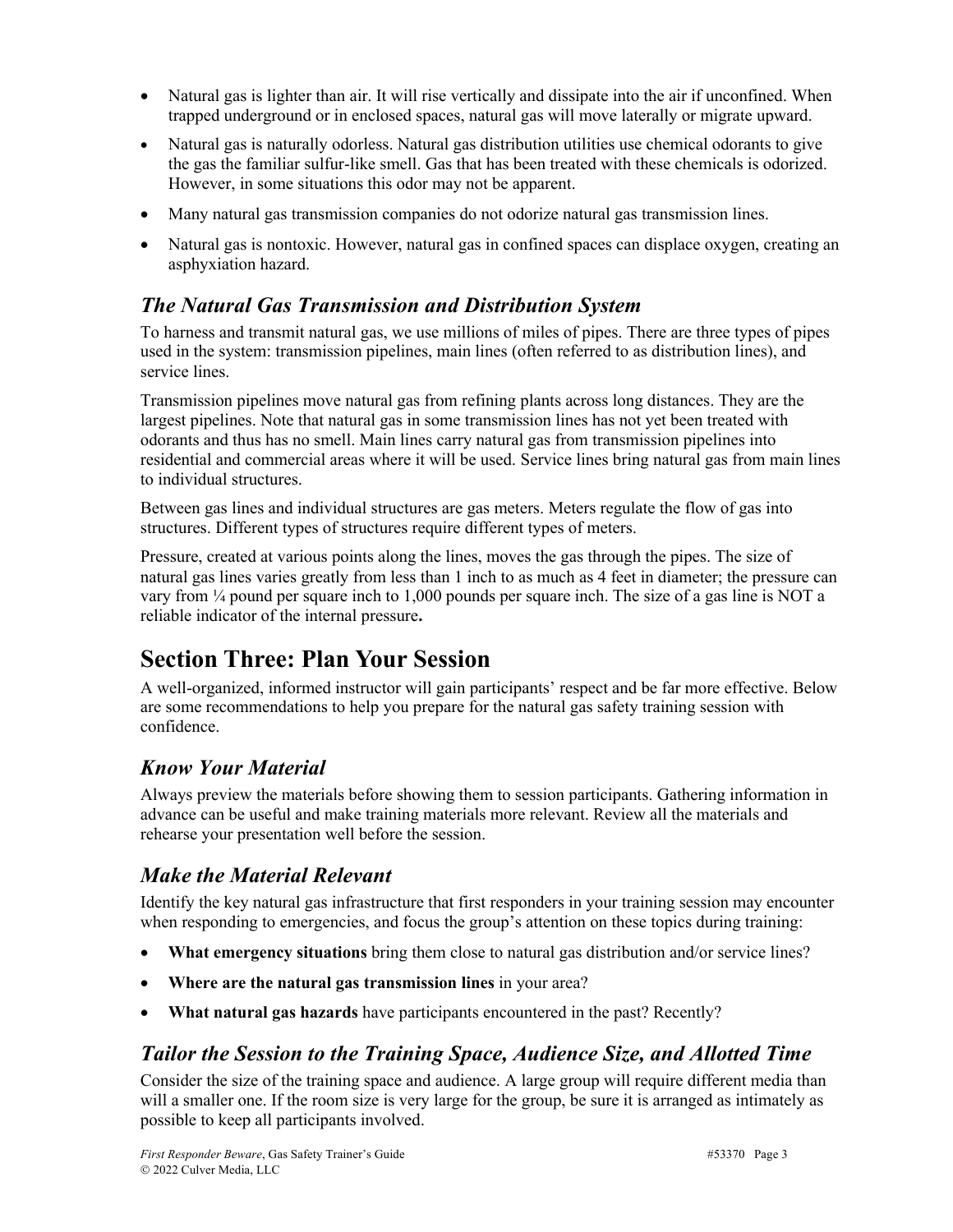Remember that first responders are hands-on, action-oriented learners. The session will need to include opportunities to simulate recommended practices and to discuss potential applications of the material. Room size and arrangement can have a measurable impact on the participation level.

Consider:

- **Will all materials be visible** to all participants, or do you need additional space or equipment?
- **Are the seats arranged in a way** that will foster discussion?
- **Is there adequate space** for participants to conduct simulations?
- **Is there adequate lighting** for all participants to see the instructor and materials and to take notes if necessary?
- **Will everyone be able to hear?**

Just as room and audience size can impact the effectiveness of training, so can session time. No one learns well sitting for long periods. On the other hand, cramming too much information into a short session can reduce retention. Plan your session to allow time for discussions and simulations.

• **If there is not time for all the materials,** which ones will be most effective for these participants?

# **Section Four: Your Five-Step Training for Survival**

Follow these steps for a high-impact meeting that will keep participants involved and reinforce essential safety information:

#### *1) Advertise the meeting*

Post a notice well in advance of the meeting in a highly visible location.

### *2) Pass a sign-in sheet*

Keep attendance records of all safety meetings because some day you may have to show who attended the meeting, what the session covered, and when it was held.

### *3) Offer an overview*

Tell participants what you will cover in the meeting and what you hope they will learn. This is a good time to convey the importance of this information—that it can help protect first responders, incident victims, and bystanders from natural gas–related injury or death.

#### *4) Present the* **First Responder Beware** *materials*

Discuss the utility safety information in these materials and what natural gas emergencies participants might encounter. Ask participants to review their notes on the materials periodically to refresh their memory of the vital safety tips.

These materials use different types of first responders to exemplify different situations. You might preface them by pointing out that first responders of any discipline could be first on the scene in any emergency. Ask participants to pay special attention to how the information can be applied to their areas of expertise and emergencies they will encounter.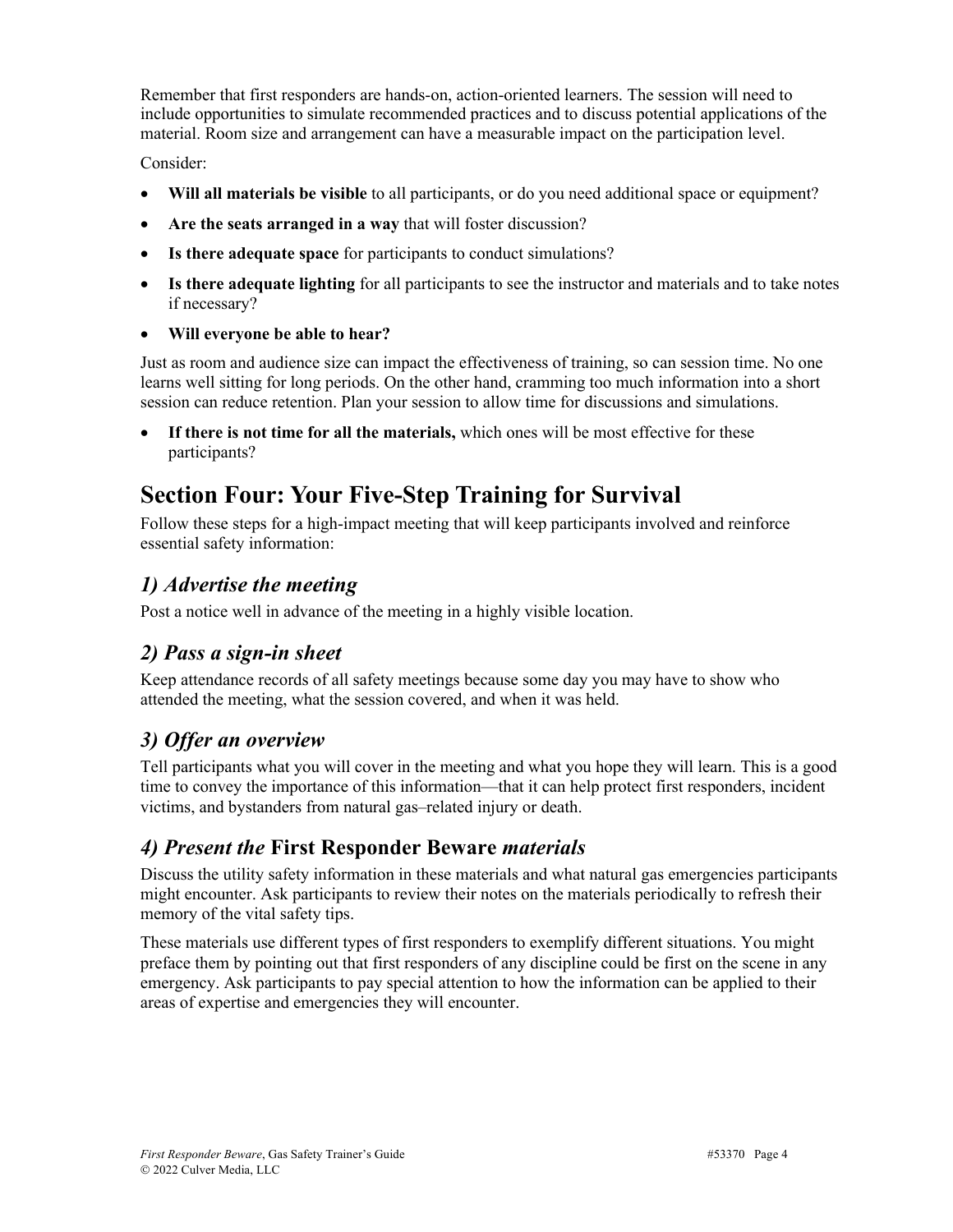#### *5) Discussion and Activities*

Participants will retain more information if they get involved in activities and discussions. Ideally, these exercises should be dispersed throughout the session. Here are some ideas:

- **Remind participants of the circumstances of any natural gas–related emergencies in your region.** Discuss how information in the materials is relevant.
- **Review the warning signs of a natural gas leak**, and discuss how conditions at an incident scene (such as line pressure, different types of structures, population density, and other factors) might inform their responses.
- **Invite first responders to ask questions** about the materials and the safety procedures they outline. If they have questions you can't answer, research the answers yourself and give them that information as soon as possible.
- **Ask participants to brainstorm a list of key safety issues** identified in the materials. Review these key issues and discuss incidents that resulted when related safety precautions were ignored. What were the consequences?
- **Conduct tabletop simulations of various emergency scenarios.** Use toy vehicles and figures to simulate appropriate actions: where to park, how to avoid ignition hazards, and where to place emergency personnel and bystanders.
- **Ask each participant to name one thing he or she learned** from the materials or discussion that will help him/her be safer in the future.

# **Section Five: Suggested Simulations**

Practice is essential to first responders' survival and to the successful resolution of emergency situations. Because there is often little time to think, proper habits can save lives.

*(Please note: The scope of this program is limited and does not include specialized devices and equipment. Some departments may use specialized equipment for detecting and/or ventilating natural gas. Follow departmental SOPs regarding specialized equipment.)*

#### *Tabletop Simulations*

The use of tabletop models provides opportunity for small-group collaborations and for simulating multiple scenarios. This approach can be adapted to various room conditions and time constraints. Use of toy figures and scale models allows simulations to be easily reset for repetition. Possible scenarios include the following:

- **Model indoor natural gas leak procedures.** Have participants demonstrate proper procedures, such as checking for gas migration, parking emergency vehicles, avoiding spark hazards, evacuation strategies, and use of standard communications devices.
- **Model outdoor natural gas leak procedures** in residential, rural, commercial, and industrial zones. Have participants identify the source of the leak in different environments. Practice checking for gas migration, parking emergency vehicles, avoiding spark hazards, evacuation strategies, and use of standard communications devices.
- **Place model infrastructure items, such as natural gas pipelines, meters, etc.** around structures, and ask participants to "arrive" at that scene and identify these pieces of natural gas infrastructure.
- **Describe a scenario where a natural gas fire is taking place.** Have participants demonstrate proper procedures for different hazards and conditions.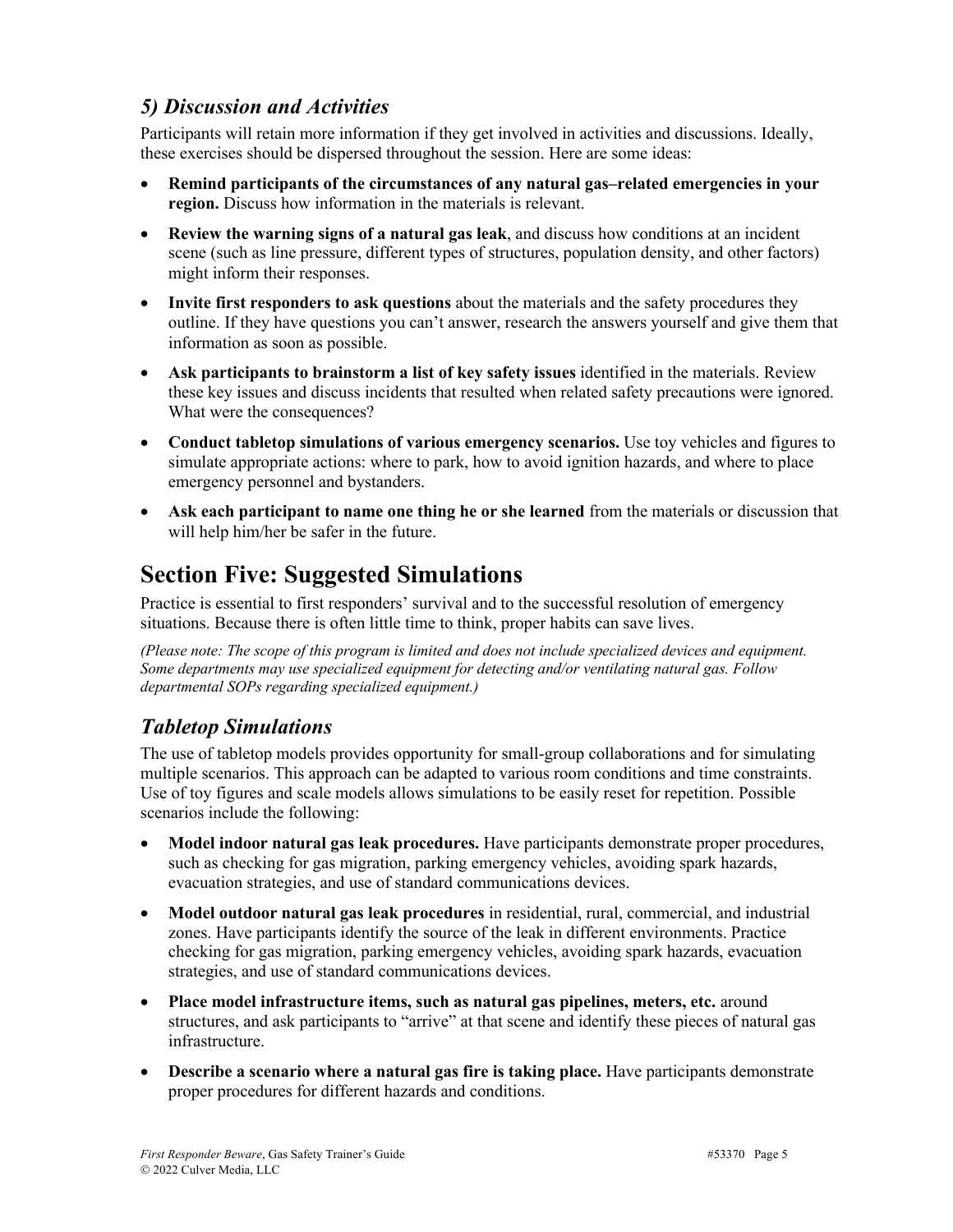#### *Role-Play Simulations*

Role-play simulations are ideal for practicing first-aid techniques and detailed physical actions.

- **Practice responding to indoor natural gas leaks.** Provide scenarios where a leak has been reported, as well as those where responders must detect the presence of natural gas and locate its source. Be sure to include scenarios where the source cannot be identified.
- **Use signs to identify spark hazards, possible leak sources, and gas infrastructure.** Focus on proper communications, evacuation, and ventilation strategies with special consideration given to migration, spark, and explosion hazards**.**
- **Practice identifying CO poisoning.** Have one participant be the victim and have others locate and diagnose whether CO is a factor. If your department trains in lifesaving techniques, include them here.
- **Practice responding to outdoor natural gas leaks.** Provide scenarios where a leak has been reported, as well as those where responders must detect the presence of natural gas. Be sure to include a scenario where the source cannot be identified. Use signs to indicate telltale evidence of a leak. Remember that not all natural gas leaks are detectable by smell alone and that the senses of sight and hearing must also be used to detect leaks.
- **Practice the correct procedures for natural gas fires.** Use signs to mark possible areas of migration and accumulation, as well as re-ignition hazards.

Remember that simulations are intended to reinforce proper behavior—*not* to call out or embarrass participants. Maintain a cooperative, supportive atmosphere at all times, and encourage participants to ask questions and provide feedback about how simulations might be most effective.

## **Section Six:** *First Responder Beware* **Natural Gas Safety Quiz**

The quiz on the next page is intended to help instructors and participants gauge the program's effectiveness. By administering it before beginning the training and then at the end of the session, trainers and participants alike can observe learning in action. The quiz is designed for two-sided photocopying.

#### *Natural Gas Safety Quiz Answers*

|      | 1. A | 6. A  |   |
|------|------|-------|---|
| 2. C |      | 7.    | B |
| 3. B |      | 8. C  |   |
| 4. D |      | 9. A  |   |
| 5. D |      | 10. D |   |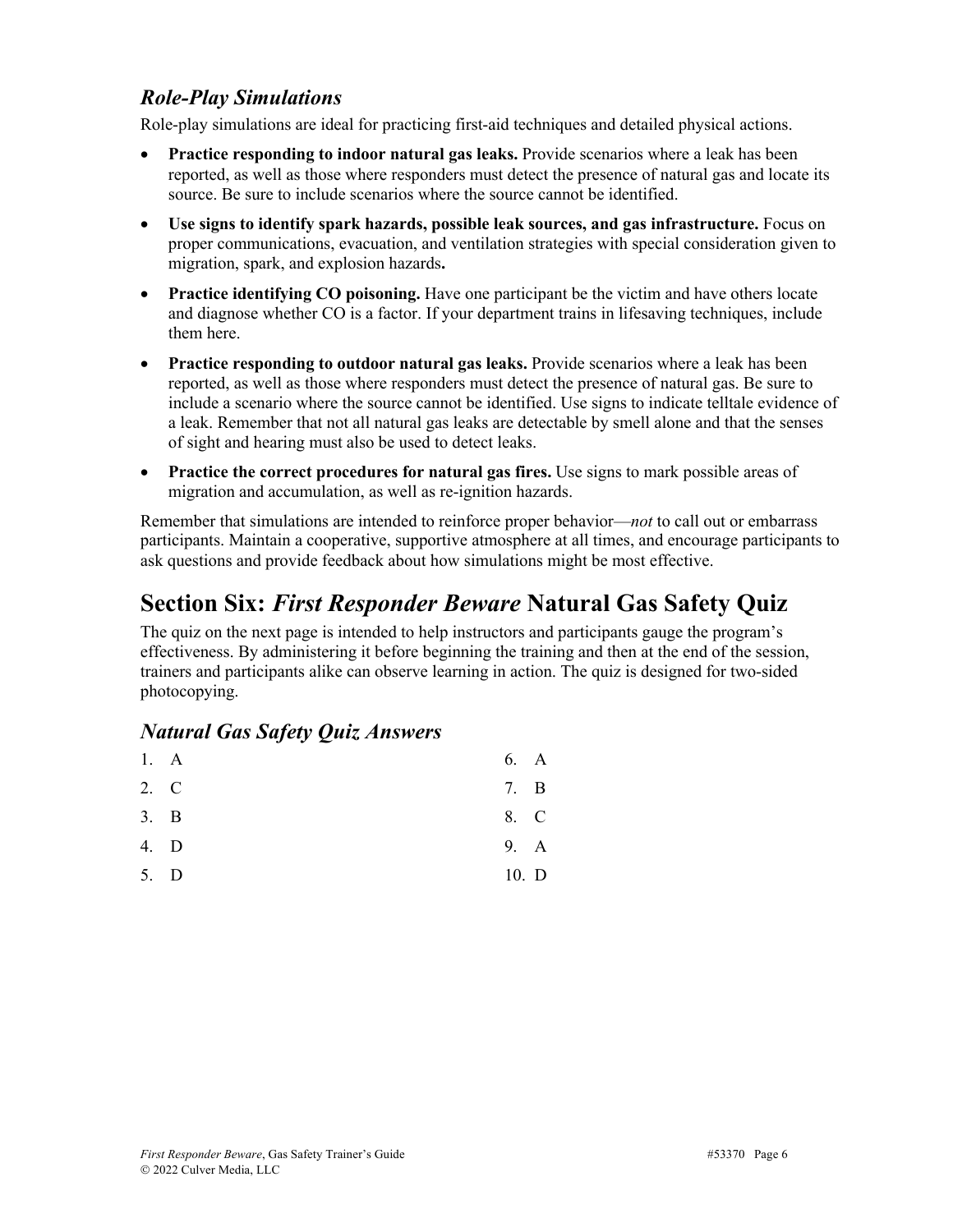# *First Responder Beware* **Natural Gas Safety Quiz**

| <b>Before</b> | <b>Questions</b>                                                                                                                  | After |
|---------------|-----------------------------------------------------------------------------------------------------------------------------------|-------|
|               | 1. True or false? Natural gas is lighter than air.                                                                                |       |
|               | A. True                                                                                                                           |       |
|               | B. False                                                                                                                          |       |
|               | 2. Which of the following is the approximate explosive<br>(flammable) range of natural gas?                                       |       |
|               | A. $2\%$ to $5\%$ gas volume in air                                                                                               |       |
|               | B. $10\%$ to 30% gas volume in air                                                                                                |       |
|               | C. 5% to $15\%$ gas volume in air                                                                                                 |       |
|               | D. $50\%$ to $60\%$ gas volume in air                                                                                             |       |
|               | 3. Which type of pipeline carries natural gas from the refineries<br>across long distances?                                       |       |
|               | A. Service                                                                                                                        |       |
|               | <b>B.</b> Transmission                                                                                                            |       |
|               | C. Main                                                                                                                           |       |
|               | D. None of the above                                                                                                              |       |
|               | 4. Which of the following devices should NOT be used in the<br>vicinity of a gas leak?                                            |       |
|               | A. Garage door openers                                                                                                            |       |
|               | <b>B.</b> Doorbells                                                                                                               |       |
|               | C. Light switches                                                                                                                 |       |
|               | D. All of the above                                                                                                               |       |
|               | 5. When arriving at the scene of a natural gas emergency, where<br>should you park your vehicle?                                  |       |
|               | A. As close to the scene as possible                                                                                              |       |
|               | B. Away from storm drains and manholes                                                                                            |       |
|               | C. Upwind from the area                                                                                                           |       |
|               | D. Both B and C                                                                                                                   |       |
|               | 6. When is it appropriate to shut off natural gas service?<br>A. When you can safely reach the gas meter or appliance supply line |       |
|               | B. When you can access a major pipeline valve                                                                                     |       |
|               | C. When you can access a relief vent                                                                                              |       |
|               | D. Never                                                                                                                          |       |
|               |                                                                                                                                   |       |